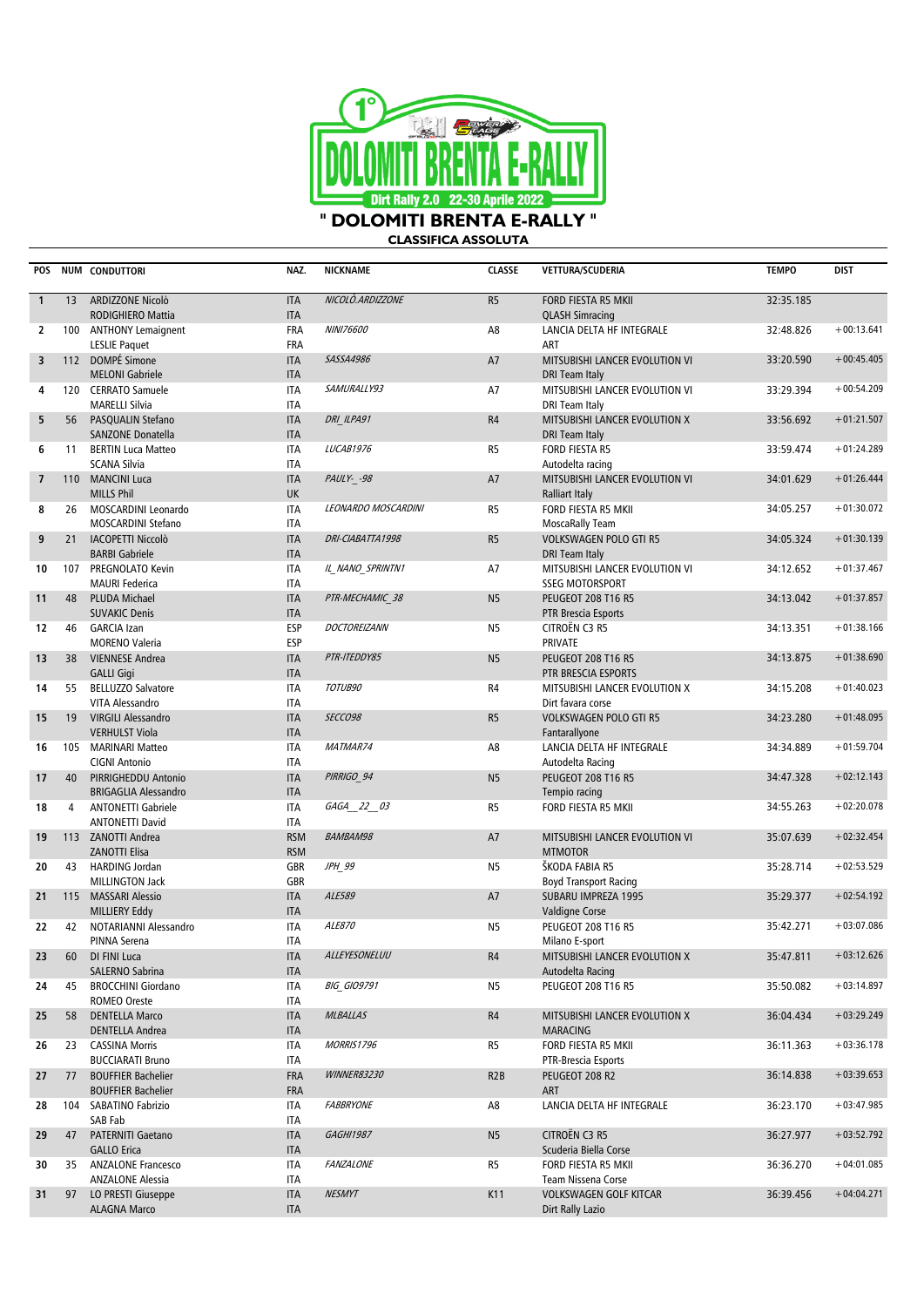

**CLASSIFICA ASSOLUTA** 

| POS |     | NUM CONDUTTORI                                            | NAZ.                     | <b>NICKNAME</b>        | <b>CLASSE</b>    | VETTURA/SCUDERIA                                         | <b>TEMPO</b> | <b>DIST</b>  |
|-----|-----|-----------------------------------------------------------|--------------------------|------------------------|------------------|----------------------------------------------------------|--------------|--------------|
| 32  |     | 118 TREVISAN Michele<br>XXX Xxxx                          | <b>RSM</b><br><b>RSM</b> | <b>BILLY TRE</b>       | A7               | MITSUBISHI LANCER EVOLUTION VI<br>MT motor               | 36:50.321    | $+04:15.136$ |
| 33  | 59  | <b>DERI Simone</b><br><b>DERI Sophia</b>                  | <b>ITA</b><br><b>ITA</b> | SIMONEDERI1973         | R4               | MITSUBISHI LANCER EVOLUTION X<br><b>Team Rolly</b>       | 37:00.672    | $+04:25.487$ |
| 34  | 94  | <b>BOLDRINI Marco</b><br><b>BROGI Michele</b>             | <b>ITA</b><br><b>ITA</b> | PTR BOLDRINIK84        | K11              | PEUGEOT 306 MAXI<br>P.T.R. Brescie esport                | 37:07.069    | $+04:31.884$ |
| 35  | 16  | <b>AGUIAR Fabio</b><br><b>AGUIAR Inês</b>                 | PTO<br>PTO               | FABIOCOOPER86          | R <sub>5</sub>   | <b>VOLKSWAGEN POLO GTI R5</b><br>F&I                     | 37:14.006    | $+04:38.821$ |
| 36  | 89  | <b>BARBIERI Fulvio</b><br><b>FERRARI Cristina</b>         | <b>ITA</b><br><b>ITA</b> | <b>FASTANDFULVIOUS</b> | K11              | SEAT IBIZA KIT CAR<br>Sosio Corse Virtual Team           | 37:50.936    | $+05:15.751$ |
| 37  | 82  | <b>BELLUCO Alessandro</b><br>VAROTTO Maddalena            | <b>ITA</b><br><b>ITA</b> | ORATA ERBICIDA         | R <sub>2</sub> B | OPEL ADAM R2<br>Alma Racing Team                         | 38:16.388    | $+05:41.203$ |
| 38  | 17  | MANTEGAZZA Davide<br><b>GRAVANTE Alessandra</b>           | <b>ITA</b><br><b>ITA</b> | I-MISSILI              | R <sub>5</sub>   | VOLKSWAGEN POLO GTI R5<br>Azzurra rally team             | 38:40.811    | $+06:05.626$ |
| 39  | 73  | <b>FERRARIO Marco</b><br><b>GRILLO Mirko</b>              | <b>ITA</b><br><b>ITA</b> | <b>DRA-EXTRAMRC</b>    | R <sub>2</sub> T | <b>FORD FIESTA R2</b><br>Demolizioni Ralliart            | 38:44.601    | $+06:09.416$ |
| 40  | 65  | MARIGO Giacomo<br><b>BARTOLOMEI Micol</b>                 | <b>ITA</b><br><b>ITA</b> | <b>JACKIEMERIG</b>     | R <sub>2</sub> T | FORD FIESTA R2<br>Power stage                            | 38:50.297    | $+06:15.112$ |
| 41  | 90  | <b>ANDRIOLETTI Mario</b><br>ANDRIOLETTI Valentina         | <b>ITA</b><br><b>ITA</b> | <b>MARIO ANDRETTI</b>  | K11              | PEUGEOT 306 MAXI<br>Orobica Corse                        | 38:56.938    | $+06:21.753$ |
| 42  | 9   | KOŻUCHOWSKI Marcin<br>KORNACKI Adam                       | PL<br>PL                 | <b>MRFASOLA</b>        | R <sub>5</sub>   | <b>FORD FIESTA R5</b>                                    | 39:03.960    | $+06:28.775$ |
| 43  | 71  | <b>VERZI Manuel</b><br><b>ROMANO Sebastiano</b>           | <b>ITA</b><br><b>ITA</b> | ODSTMANUEL117          | R <sub>2</sub> T | <b>FORD FIESTA R2</b><br>Virzio racing PM                | 39:06.173    | $+06:30.988$ |
| 44  | 70  | PORTA Mattia<br><b>TRENTINI Pancrazio</b>                 | <b>ITA</b><br><b>ITA</b> | <b>TIAPORTA</b>        | R <sub>2</sub> T | FORD FIESTA R2<br>Valtupa Corse                          | 39:27.056    | $+06:51.871$ |
| 45  | 84  | SABBATINI Nicola<br><b>SABBATINI Cristiano</b>            | <b>ITA</b><br><b>ITA</b> | CONSUMO TERROSO        | R2B              | PEUGEOT 208 R2                                           | 39:27.357    | $+06:52.172$ |
| 46  | 10  | <b>GIUNTINI Riccardo</b><br><b>GIUNTINI Greta</b>         | <b>ITA</b><br><b>ITA</b> | RIKYSCORPIONE          | R <sub>5</sub>   | <b>FORD FIESTA R5</b><br><b>Team Ciacci</b>              | 39:28.134    | $+06:52.949$ |
| 47  | 24  | <b>CERAVOLO Fabio</b><br><b>CERAVOLO Davide</b>           | <b>ITA</b><br><b>ITA</b> | <b>FABIUS7979</b>      | R <sub>5</sub>   | FORD FIESTA R5 MKII                                      | 39:29.272    | $+06:54.087$ |
| 48  | 69  | <b>CALVANI Nico</b><br><b>MALANCA Luca</b>                | <b>ITA</b><br><b>ITA</b> | ARIETE-BUCOLICO        | R <sub>2</sub> T | FORD FIESTA R2<br>Nicoteam                               | 39:36.396    | $+07:01.211$ |
| 49  | 80  | OLIVOTTO Ado<br>MARGIOTTA Isabel                          | <b>ITA</b><br><b>USA</b> | <b>BARK82</b>          | R <sub>2</sub> B | PEUGEOT 208 R2<br>Veneto corse                           | 39:42.648    | $+07:07.463$ |
| 50  | 117 | <b>MEACCI Federico</b><br><b>DRAKE Jerry</b>              | <b>ITA</b><br><b>USA</b> | MFED-AR                | A7               | FORD ESCORT RS COSWORTH                                  | 40:22.095    | $+07:46.910$ |
| 51  | 91  | <b>DEMURU Andrea</b><br><b>APEDDU Mirko</b>               | <b>ITA</b><br><b>ITA</b> | DEMURU 99              | K11              | PEUGEOT 306 MAXI<br>Gd rally team                        | 40:59.487    | $+08:24.302$ |
| 52  | 37  | SANTO Stefano<br>SANTO Andrea                             | <b>ITA</b><br><b>ITA</b> | UOMOLUPPOLO1           | N5               | PEUGEOT 208 T16 R5<br>Team D'Ambra                       | 41:01.672    | $+08:26.487$ |
| 53  | 85  | <b>GIANNECCHINI Nicola</b><br><b>GIANNECCHINO Rebecca</b> | <b>ITA</b><br><b>ITA</b> | NIKOLANIKO92           | R2B              | PEUGEOT 208 R2<br>6 ganzo vai                            | 41:27.507    | $+08:52.322$ |
| 54  | 72  | <b>ARIZZOLI Kevin</b><br><b>GANZI Francesco</b>           | <b>ITA</b><br><b>ITA</b> | <b>KEVINARIZZOLI</b>   | R <sub>2</sub> T | FORD FIESTA R2<br>Valtupa Corse                          | 41:35.096    | $+08:59.911$ |
| 55  | 66  | <b>MANNI Luca</b><br><b>BARUZZI Davide</b>                | <b>ITA</b><br><b>ITA</b> | PMSRT-MAPPA17          | R <sub>2</sub> T | <b>FORD FIESTA R2</b><br>Passione Motorsport Racing Team | 43:09.969    | $+10:34.784$ |
| 56  | 63  | VICARIO Matteo<br><b>BANGIUS Katia</b>                    | <b>ITA</b><br><b>ITA</b> | MATTEO86               | R <sub>2</sub> T | FORD FIESTA R2                                           | 43:13.237    | $+10:38.052$ |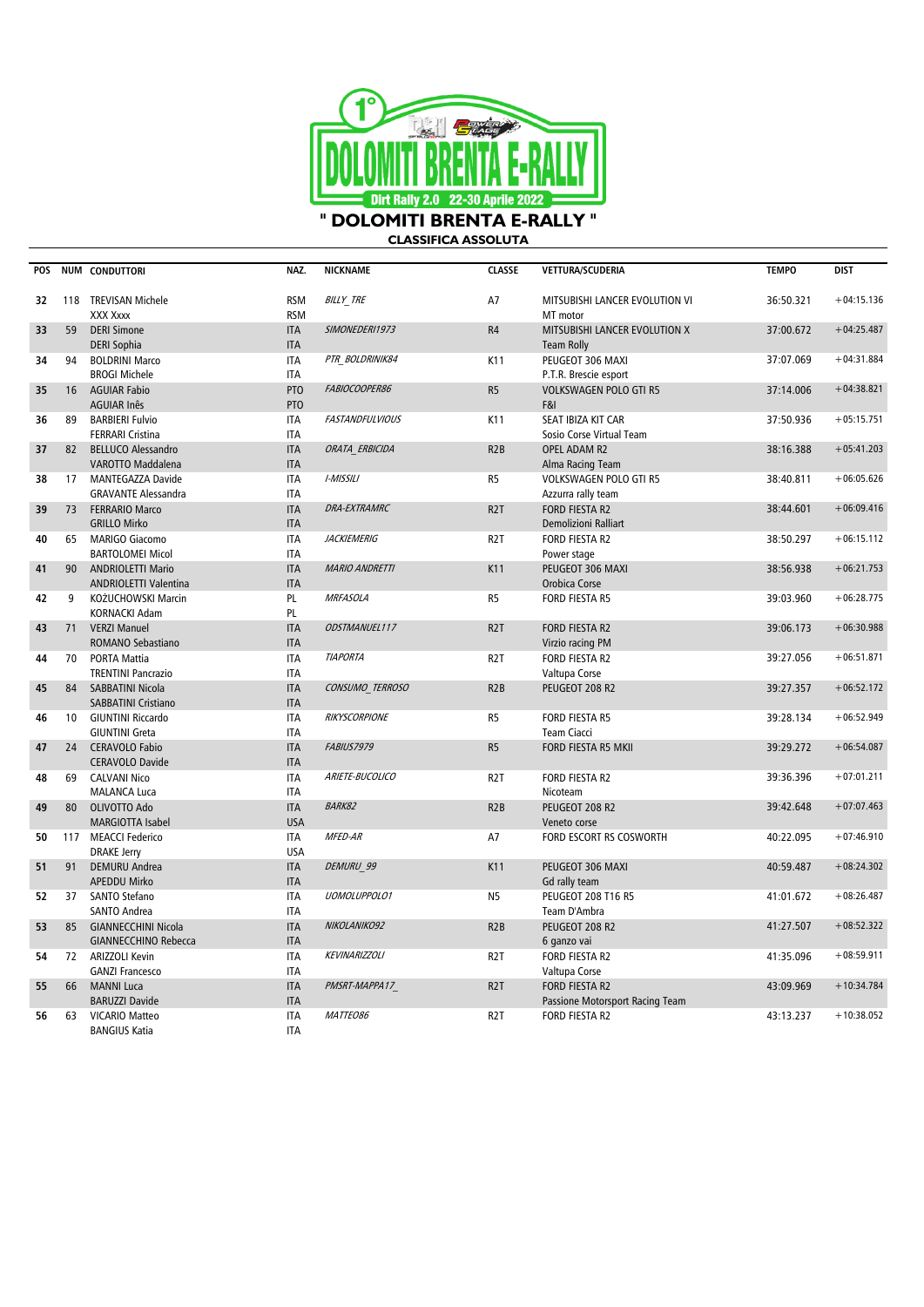

**CLASSIFICA CLASSE R5**

| <b>POS</b>               |                 | NUM CONDUTTORI                                    | NAZ.                     | <b>NICKNAME</b>        | <b>CLASSE</b>  | VETTURA/SCUDERIA                                   | <b>TEMPO</b> | <b>DIST</b>  |
|--------------------------|-----------------|---------------------------------------------------|--------------------------|------------------------|----------------|----------------------------------------------------|--------------|--------------|
|                          |                 |                                                   |                          |                        |                |                                                    |              |              |
| $\mathbf{1}$             | 13              | ARDIZZONE Nicolò<br>RODIGHIERO Mattia             | <b>ITA</b><br><b>ITA</b> | NICOLO.ARDIZZONE       | R5             | FORD FIESTA R5 MKII                                | 32:35.185    |              |
| $\overline{2}$           | 11              | <b>BERTIN Luca Matteo</b>                         | <b>ITA</b>               | LUCAB1976              | R5             | <b>QLASH Simracing</b><br><b>FORD FIESTA R5</b>    | 33:59.474    | $+01:24.289$ |
|                          |                 | <b>SCANA Silvia</b>                               | <b>ITA</b>               |                        |                | Autodelta racing                                   |              |              |
| 3                        | 26              | MOSCARDINI Leonardo                               | <b>ITA</b>               | LEONARDO MOSCARDINI    | R <sub>5</sub> | FORD FIESTA R5 MKII                                | 34:05.257    | $+01:30.072$ |
|                          |                 | <b>MOSCARDINI Stefano</b>                         | <b>ITA</b>               |                        |                | <b>MoscaRally Team</b>                             |              |              |
| 4                        | 21              | IACOPETTI Niccolò                                 | <b>ITA</b>               | DRI-CIABATTA1998       | R <sub>5</sub> | VOLKSWAGEN POLO GTI R5                             | 34:05.324    | $+01:30.139$ |
|                          |                 | <b>BARBI Gabriele</b>                             | <b>ITA</b>               |                        |                | DRI Team Italy                                     |              |              |
| 5                        | 19              | <b>VIRGILI Alessandro</b>                         | <b>ITA</b>               | SECCO98                | R <sub>5</sub> | <b>VOLKSWAGEN POLO GTI R5</b>                      | 34:23.280    | $+01:48.095$ |
|                          |                 | <b>VERHULST Viola</b>                             | <b>ITA</b>               |                        |                | Fantarallyone                                      |              |              |
| 6                        | 4               | <b>ANTONETTI Gabriele</b>                         | <b>ITA</b>               | GAGA_22_03             | R5             | FORD FIESTA R5 MKII                                | 34:55.263    | $+02:20.078$ |
|                          |                 | <b>ANTONETTI David</b>                            | <b>ITA</b>               |                        |                |                                                    |              |              |
| $\overline{\phantom{a}}$ | 23 <sup>2</sup> | <b>CASSINA Morris</b>                             | <b>ITA</b>               | <b>MORRIS1796</b>      | R <sub>5</sub> | FORD FIESTA R5 MKII                                | 36:11.363    | $+03:36.178$ |
|                          |                 | <b>BUCCIARATI Bruno</b>                           | <b>ITA</b>               | <b>FANZALONE</b>       |                | PTR-Brescia Esports                                |              | $+04:01.085$ |
| 8                        |                 | 35 ANZALONE Francesco<br><b>ANZALONE Alessia</b>  | <b>ITA</b><br><b>ITA</b> |                        | R5             | FORD FIESTA R5 MKII<br>Team Nissena Corse          | 36:36.270    |              |
| 9                        | 16 <sup>1</sup> | <b>AGUIAR Fabio</b>                               | PTO                      | FABIOCOOPER86          | R <sub>5</sub> | <b>VOLKSWAGEN POLO GTI R5</b>                      | 37:14.006    | $+04:38.821$ |
|                          |                 | <b>AGUIAR Inês</b>                                | PTO                      |                        |                | F&I                                                |              |              |
| 10                       | 17              | <b>MANTEGAZZA Davide</b>                          | <b>ITA</b>               | I-MISSILI              | R <sub>5</sub> | <b>VOLKSWAGEN POLO GTI R5</b>                      | 38:40.811    | $+06:05.626$ |
|                          |                 | <b>GRAVANTE Alessandra</b>                        | <b>ITA</b>               |                        |                | Azzurra rally team                                 |              |              |
| 11                       | 9               | KOŻUCHOWSKI Marcin                                | PL                       | <b>MRFASOLA</b>        | R <sub>5</sub> | <b>FORD FIESTA R5</b>                              | 39:03.960    | $+06:28.775$ |
|                          |                 | <b>KORNACKI Adam</b>                              | PL                       |                        |                |                                                    |              |              |
| 12                       | 10              | <b>GIUNTINI Riccardo</b>                          | <b>ITA</b>               | RIKYSCORPIONE          | R5             | <b>FORD FIESTA R5</b>                              | 39:28.134    | $+06:52.949$ |
|                          |                 | <b>GIUNTINI Greta</b>                             | <b>ITA</b>               |                        |                | <b>Team Ciacci</b>                                 |              |              |
| 13                       | 24              | <b>CERAVOLO Fabio</b>                             | <b>ITA</b>               | <b>FABIUS7979</b>      | R <sub>5</sub> | FORD FIESTA R5 MKII                                | 39:29.272    | $+06:54.087$ |
|                          |                 | <b>CERAVOLO Davide</b>                            | <b>ITA</b>               |                        |                |                                                    |              |              |
| 14                       | 6               | MARCONATO Igor                                    | <b>ITA</b>               | MIGOR 76               | R <sub>5</sub> | <b>VOLKSWAGEN POLO GTI R5</b>                      | RIT          |              |
| 15                       | $\overline{1}$  | <b>BERTIN Lucamatteo</b><br><b>TUMIATI Nicolò</b> | <b>ITA</b><br><b>ITA</b> | TUMING 27              | R <sub>5</sub> | AutoDelta Racing<br>FORD FIESTA R5 MKII            | <b>RIT</b>   |              |
|                          |                 | PINO Zio                                          | <b>ITA</b>               |                        |                | <b>Bella</b>                                       |              |              |
| 16                       | 20              | <b>GORIZIA Luca</b>                               | <b>ITA</b>               | IGGHY99                | R <sub>5</sub> | FORD FIESTA R5 MKII                                | <b>RIT</b>   |              |
|                          |                 | DE MARCO Gianpiero                                | <b>ITA</b>               |                        |                | Passione Motorsport Racing Team                    |              |              |
| 17                       | 28              | <b>MARALDI Luca</b>                               | <b>ITA</b>               | GX LUCA 008            | R <sub>5</sub> | <b>VOLKSWAGEN POLO GTI R5</b>                      | <b>RIT</b>   |              |
|                          |                 | <b>MARALDI Fabio</b>                              | <b>ITA</b>               |                        |                | Luca maraldi                                       |              |              |
| 18                       | 18              | <b>MAIALETTI Luca</b>                             | <b>ITA</b>               | THEFASTKILLER07        | R5             | VOLKSWAGEN POLO GTI R5                             | <b>RIT</b>   |              |
|                          |                 | <b>FRANCIOSI Michael</b>                          | <b>ITA</b>               |                        |                | TheAvengers                                        |              |              |
| 19                       | 27              | <b>DELMAS Adrian</b>                              | <b>FRA</b>               | <b>BVR THERAVENEST</b> | R <sub>5</sub> | FORD FIESTA R5 MKII                                | <b>RIT</b>   |              |
|                          |                 | <b>DELMAS James</b>                               | <b>FRA</b>               |                        |                | <b>BVR</b>                                         |              |              |
| 20                       | 14              | <b>FRANCIOSI Michael</b>                          | <b>ITA</b>               | MIC300318              | R <sub>5</sub> | FORD FIESTA R5 MKII                                | <b>RIT</b>   |              |
|                          | 5               | MAGLIALETTI Luca                                  | <b>ITA</b><br><b>ITA</b> | MARCOBALDO70MARK       | R <sub>5</sub> | Gli scappati di casa<br><b>FORD FIESTA R5 MKII</b> | <b>RIT</b>   |              |
| 21                       |                 | <b>BALDO Marco</b><br><b>SEGATO Roberto</b>       | <b>ITA</b>               |                        |                | Autodelta racing                                   |              |              |
| 22                       | 22              | SPAUDO Samuel                                     | <b>ITA</b>               | <b>CRISPGOSLING</b>    | R <sub>5</sub> | VOLKSWAGEN POLO GTI R5                             | <b>RIT</b>   |              |
|                          |                 | <b>GILSOUL Nicolas</b>                            | BEL                      |                        |                | Passione Motorsport Racing Team                    |              |              |
| 23                       | 33              | <b>RAMIN Matteo</b>                               | <b>ITA</b>               | <b>SPEEDTEO</b>        | R5             | <b>VOLKSWAGEN POLO GTI R5</b>                      | <b>RIT</b>   |              |
|                          |                 | <b>BERNARDI Patrik</b>                            | <b>ITA</b>               |                        |                | <b>HK</b> racing                                   |              |              |
| 24                       | 3               | <b>UFFREDI Marco</b>                              | ITA                      | OCRAM2005ITA           | R5             | VOLKSWAGEN POLO GTI R5                             | <b>RIT</b>   |              |
|                          |                 | <b>BREA Sofia</b>                                 | ITA                      |                        |                | Autodelta racing                                   |              |              |
| 25                       | 8               | <b>PINTACUDA Salvatore</b>                        | <b>ITA</b>               | SALVOTITI91            | R <sub>5</sub> | <b>VOLKSWAGEN POLO GTI R5</b>                      | <b>RIT</b>   |              |
|                          |                 | POLLARA Marco                                     | <b>ITA</b>               |                        |                | <b>Benelux Virtual Racing</b>                      |              |              |
| 26                       | 30              | <b>BECHELLI Simone</b>                            | ITA                      | SIMONE20               | R5             | VOLKSWAGEN POLO GTI R5                             | RIT          |              |
|                          |                 | <b>BECHELLI Alfredo</b>                           | ITA                      |                        |                | DRI Team Italy                                     |              |              |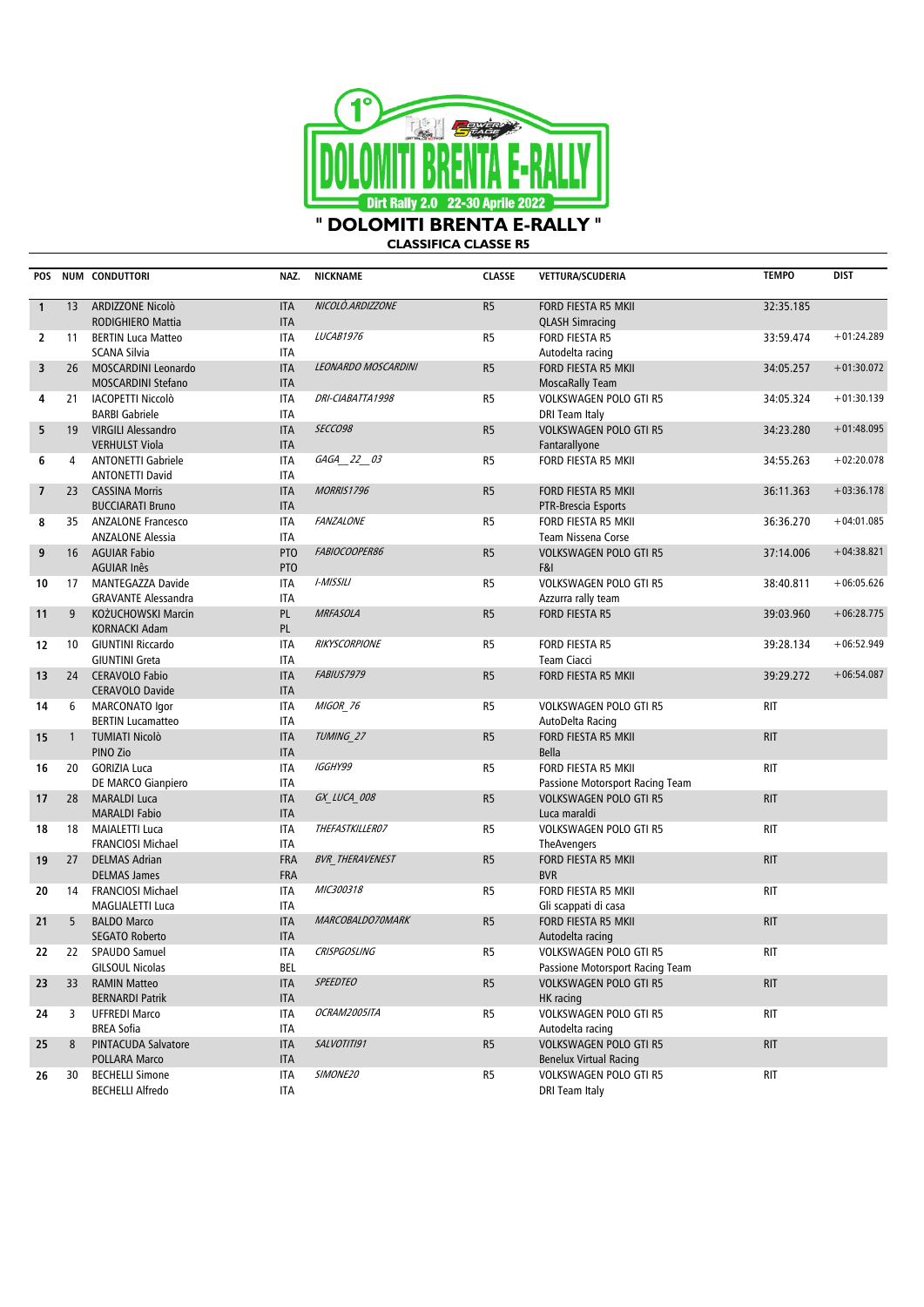

**CLASSIFICA CLASSE N5**

| <b>POS</b>     |    | <b>NUM CONDUTTORI</b>                              | NAZ.                     | <b>NICKNAME</b>     | <b>CLASSE</b>  | VETTURA/SCUDERIA                                 | <b>TEMPO</b> | <b>DIST</b>  |
|----------------|----|----------------------------------------------------|--------------------------|---------------------|----------------|--------------------------------------------------|--------------|--------------|
|                | 48 | <b>PLUDA Michael</b><br><b>SUVAKIC Denis</b>       | <b>ITA</b><br><b>ITA</b> | PTR-MECHAMIC 38     | N <sub>5</sub> | <b>PEUGEOT 208 T16 R5</b><br>PTR Brescia Esports | 34:13.042    |              |
| 2              | 46 | <b>GARCIA Izan</b><br><b>MORENO Valeria</b>        | <b>ESP</b><br><b>ESP</b> | DOCTOREIZANN        | <b>N5</b>      | CITROËN C3 R5<br><b>PRIVATE</b>                  | 34:13.351    | $+00:00.309$ |
| $\overline{3}$ | 38 | <b>VIENNESE Andrea</b><br><b>GALLI Gigi</b>        | <b>ITA</b><br><b>ITA</b> | PTR-ITEDDY85        | N <sub>5</sub> | <b>PEUGEOT 208 T16 R5</b><br>PTR BRESCIA ESPORTS | 34:13.875    | $+00:00.833$ |
| 4              | 40 | PIRRIGHEDDU Antonio<br><b>BRIGAGLIA Alessandro</b> | <b>ITA</b><br><b>ITA</b> | PIRRIGO 94          | <b>N5</b>      | <b>PEUGEOT 208 T16 R5</b><br>Tempio racing       | 34:47.328    | $+00:34.286$ |
| 5.             | 43 | <b>HARDING Jordan</b><br><b>MILLINGTON Jack</b>    | <b>GBR</b><br><b>GBR</b> | JPH 99              | N <sub>5</sub> | ŠKODA FABIA R5<br><b>Boyd Transport Racing</b>   | 35:28.714    | $+01:15.672$ |
| 6              | 42 | NOTARIANNI Alessandro<br>PINNA Serena              | <b>ITA</b><br><b>ITA</b> | ALE870              | <b>N5</b>      | <b>PEUGEOT 208 T16 R5</b><br>Milano E-sport      | 35:42.271    | $+01:29.229$ |
| $\overline{7}$ | 45 | <b>BROCCHINI Giordano</b><br><b>ROMEO Oreste</b>   | <b>ITA</b><br><b>ITA</b> | <b>BIG GIO9791</b>  | N <sub>5</sub> | <b>PEUGEOT 208 T16 R5</b>                        | 35:50.082    | $+01:37.040$ |
| 8              | 47 | <b>PATERNITI Gaetano</b><br><b>GALLO Erica</b>     | <b>ITA</b><br><b>ITA</b> | <b>GAGHI1987</b>    | <b>N5</b>      | CITROËN C3 R5<br>Scuderia Biella Corse           | 36:27.977    | $+02:14.935$ |
| 9              | 37 | <b>SANTO Stefano</b><br><b>SANTO Andrea</b>        | <b>ITA</b><br><b>ITA</b> | <b>UOMOLUPPOLO1</b> | N <sub>5</sub> | <b>PEUGEOT 208 T16 R5</b><br>Team D'Ambra        | 41:01.672    | $+06:48.630$ |
| 10             | 41 | <b>GIUSTETTI Luca</b><br><b>CINOTTO Luca</b>       | <b>ITA</b><br><b>ITA</b> | GPRALLY22           | <b>N5</b>      | CITROËN C3 R5<br>Gliese                          | <b>RIT</b>   |              |
| 11             | 39 | <b>MARABINI Matteo</b><br><b>IRENE Scarpelli</b>   | <b>ITA</b><br><b>ITA</b> | CIACCIGO71          | N <sub>5</sub> | <b>PEUGEOT 208 T16 R5</b><br><b>Team Ciacci</b>  | SQL          |              |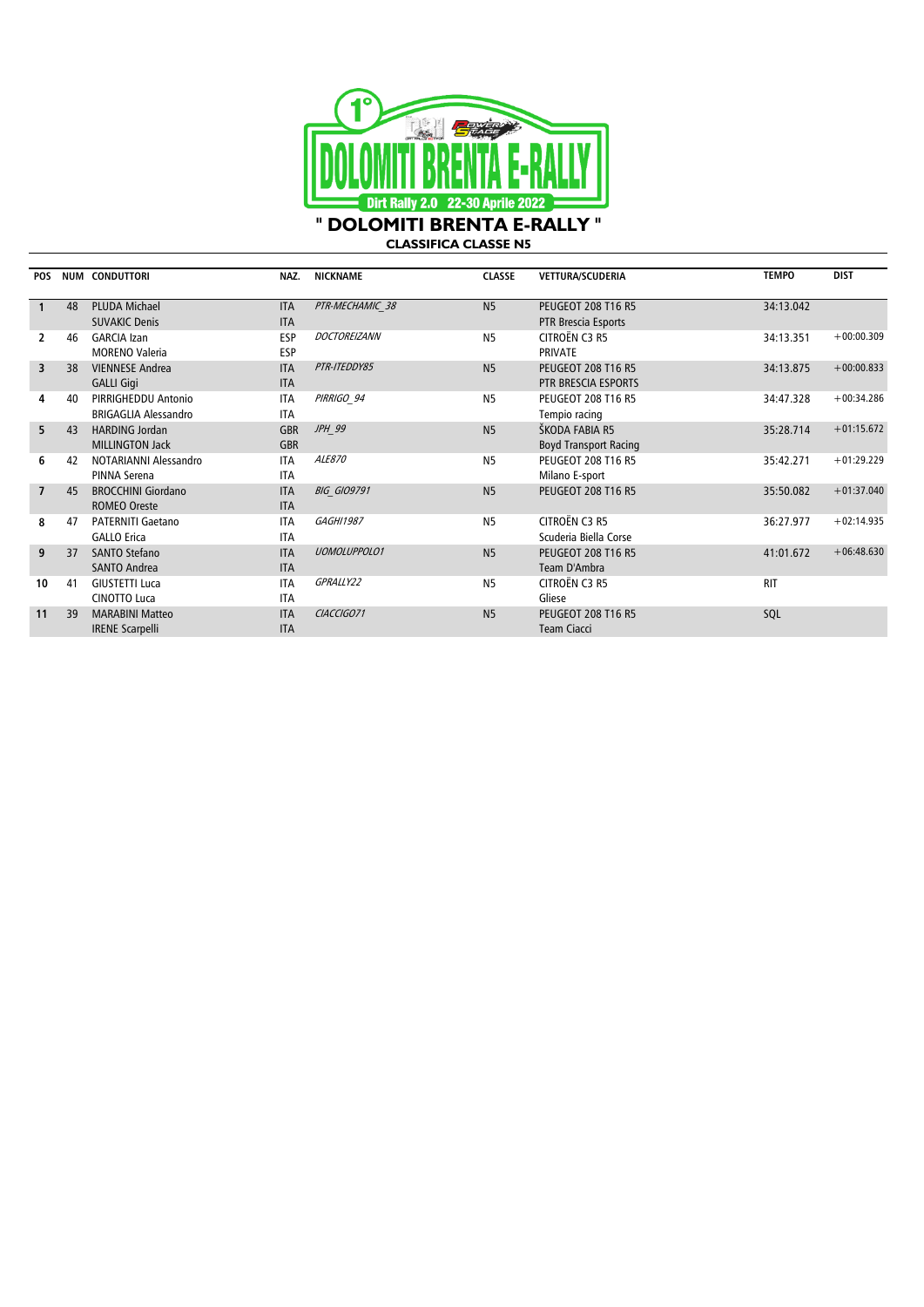

**CLASSIFICA CLASSE R4**

| <b>POS</b> | <b>NUM</b> | CONDUTTORI                                    | NAZ.                     | <b>NICKNAME</b> | <b>CLASSE</b>  | <b>VETTURA/SCUDERIA</b>                                | <b>TEMPO</b> | <b>DIST</b>  |
|------------|------------|-----------------------------------------------|--------------------------|-----------------|----------------|--------------------------------------------------------|--------------|--------------|
|            | 56         | <b>PASOUALIN Stefano</b><br>SANZONE Donatella | <b>ITA</b><br><b>ITA</b> | DRI ILPA91      | R4             | <b>MITSUBISHI LANCER EVOLUTION X</b><br>DRI Team Italy | 33:56.692    |              |
|            | 55         | <b>BELLUZZO Salvatore</b><br>VITA Alessandro  | <b>ITA</b><br><b>ITA</b> | TOTUB90         | R <sub>4</sub> | MITSUBISHI LANCER EVOLUTION X<br>Dirt favara corse     | 34:15.208    | $+00:18.516$ |
| 3          | 60         | DI FINI Luca<br>SALERNO Sabrina               | <b>ITA</b><br><b>ITA</b> | ALLEYESONELUU   | R4             | MITSUBISHI LANCER EVOLUTION X<br>Autodelta Racing      | 35:47.811    | $+01:51.119$ |
| 4          | 58         | <b>DENTELLA Marco</b><br>DENTELLA Andrea      | <b>ITA</b><br><b>ITA</b> | <b>MLBALLAS</b> | R <sub>4</sub> | MITSUBISHI LANCER EVOLUTION X<br><b>MARACING</b>       | 36:04.434    | $+02:07.742$ |
| 5          | 59         | <b>DERI Simone</b><br><b>DERI Sophia</b>      | <b>ITA</b><br><b>ITA</b> | SIMONEDERI1973  | R4             | MITSUBISHI LANCER EVOLUTION X<br>Team Rolly            | 37:00.672    | $+03:03.980$ |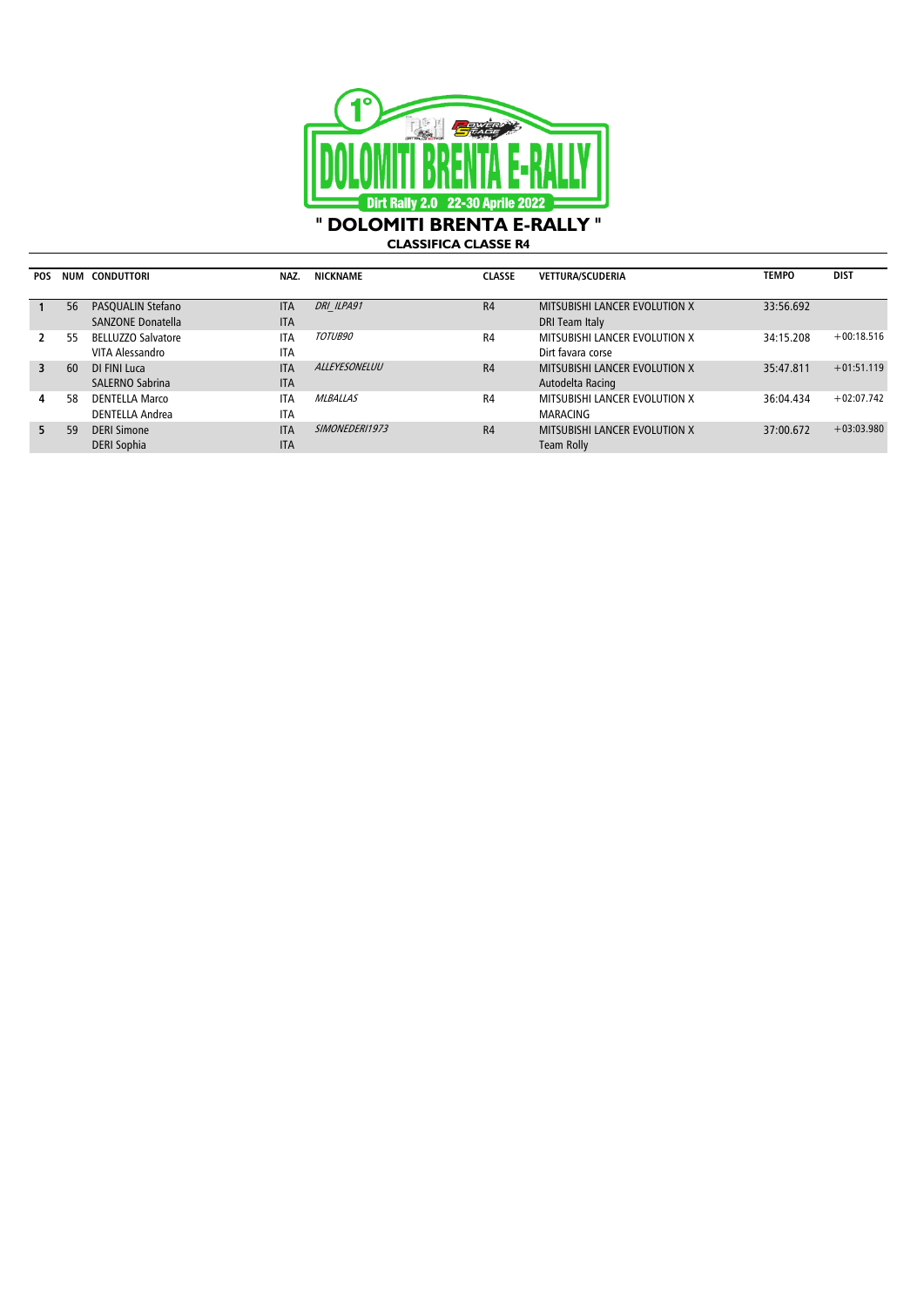

**CLASSIFICA CLASSE R2T**

| <b>POS</b>     |    | <b>NUM CONDUTTORI</b>     | NAZ.       | <b>NICKNAME</b>      | <b>CLASSE</b>    | <b>VETTURA/SCUDERIA</b>         | <b>TEMPO</b> | <b>DIST</b>  |
|----------------|----|---------------------------|------------|----------------------|------------------|---------------------------------|--------------|--------------|
|                |    |                           |            |                      |                  |                                 |              |              |
|                | 73 | <b>FERRARIO Marco</b>     | <b>ITA</b> | <b>DRA-EXTRAMRC</b>  | R <sub>2</sub> T | <b>FORD FIESTA R2</b>           | 38:44.601    |              |
|                |    | <b>GRILLO Mirko</b>       | <b>ITA</b> |                      |                  | Demolizioni Ralliart            |              |              |
| 2              | 65 | <b>MARIGO Giacomo</b>     | <b>ITA</b> | <b>JACKIEMERIG</b>   | R <sub>2</sub> T | <b>FORD FIESTA R2</b>           | 38:50.297    | $+00:05.696$ |
|                |    | <b>BARTOLOMEI Micol</b>   | <b>ITA</b> |                      |                  | Power stage                     |              |              |
| 3              | 71 | <b>VERZI Manuel</b>       | <b>ITA</b> | <b>ODSTMANUEL117</b> | R <sub>2</sub> T | <b>FORD FIESTA R2</b>           | 39:06.173    | $+00:21.572$ |
|                |    | ROMANO Sebastiano         | <b>ITA</b> |                      |                  | Virzio racing PM                |              |              |
| 4              | 70 | <b>PORTA Mattia</b>       | <b>ITA</b> | <b>TIAPORTA</b>      | R <sub>2</sub> T | <b>FORD FIESTA R2</b>           | 39:27.056    | $+00:42.455$ |
|                |    | <b>TRENTINI Pancrazio</b> | <b>ITA</b> |                      |                  | Valtupa Corse                   |              |              |
| 5              | 69 | <b>CALVANI Nico</b>       | <b>ITA</b> | ARIETE-BUCOLICO      | R <sub>2</sub> T | <b>FORD FIESTA R2</b>           | 39:36.396    | $+00:51.795$ |
|                |    | <b>MALANCA Luca</b>       | <b>ITA</b> |                      |                  | <b>Nicoteam</b>                 |              |              |
| 6              | 72 | <b>ARIZZOLI Kevin</b>     | <b>ITA</b> | <b>KEVINARIZZOLI</b> | R <sub>2</sub> T | <b>FORD FIESTA R2</b>           | 41:35.096    | $+02:50.495$ |
|                |    | <b>GANZI Francesco</b>    | <b>ITA</b> |                      |                  | Valtupa Corse                   |              |              |
| $\overline{7}$ | 66 | <b>MANNI Luca</b>         | <b>ITA</b> | PMSRT-MAPPA17        | R <sub>2</sub> T | FORD FIESTA R2                  | 43:09.969    | $+04:25.368$ |
|                |    | <b>BARUZZI Davide</b>     | <b>ITA</b> |                      |                  | Passione Motorsport Racing Team |              |              |
| 8              | 63 | <b>VICARIO Matteo</b>     | <b>ITA</b> | MATTEO86             | R <sub>2</sub> T | <b>FORD FIESTA R2</b>           | 43:13.237    | $+04:28.636$ |
|                |    | <b>BANGIUS Katia</b>      | <b>ITA</b> |                      |                  |                                 |              |              |
| 9              | 67 | LIBRIZZI Sandro           | <b>ITA</b> | LIB 999              | R <sub>2</sub> T | <b>FORD FIESTA R2</b>           | <b>RIT</b>   |              |
|                |    | LIBRIZZI Giuseppe         | <b>ITA</b> |                      |                  | LIB R. CORSE                    |              |              |
| 10             | 68 | <b>SABY Vas</b>           | <b>ITA</b> | SABYVAS94            | R <sub>2</sub> T | <b>FORD FIESTA R2</b>           | <b>RIT</b>   |              |
|                |    | ROMANO Sebastiano         | <b>ITA</b> |                      |                  | Passione Motorsport Racing Team |              |              |
| 11             | 62 | <b>CORBISIERO Nicolas</b> | <b>ITA</b> | NIKI CORBI           | R <sub>2</sub> T | <b>FORD FIESTA R2</b>           | <b>RIT</b>   |              |
|                |    | <b>GRAZIANO Raffaele</b>  | <b>ITA</b> |                      |                  |                                 |              |              |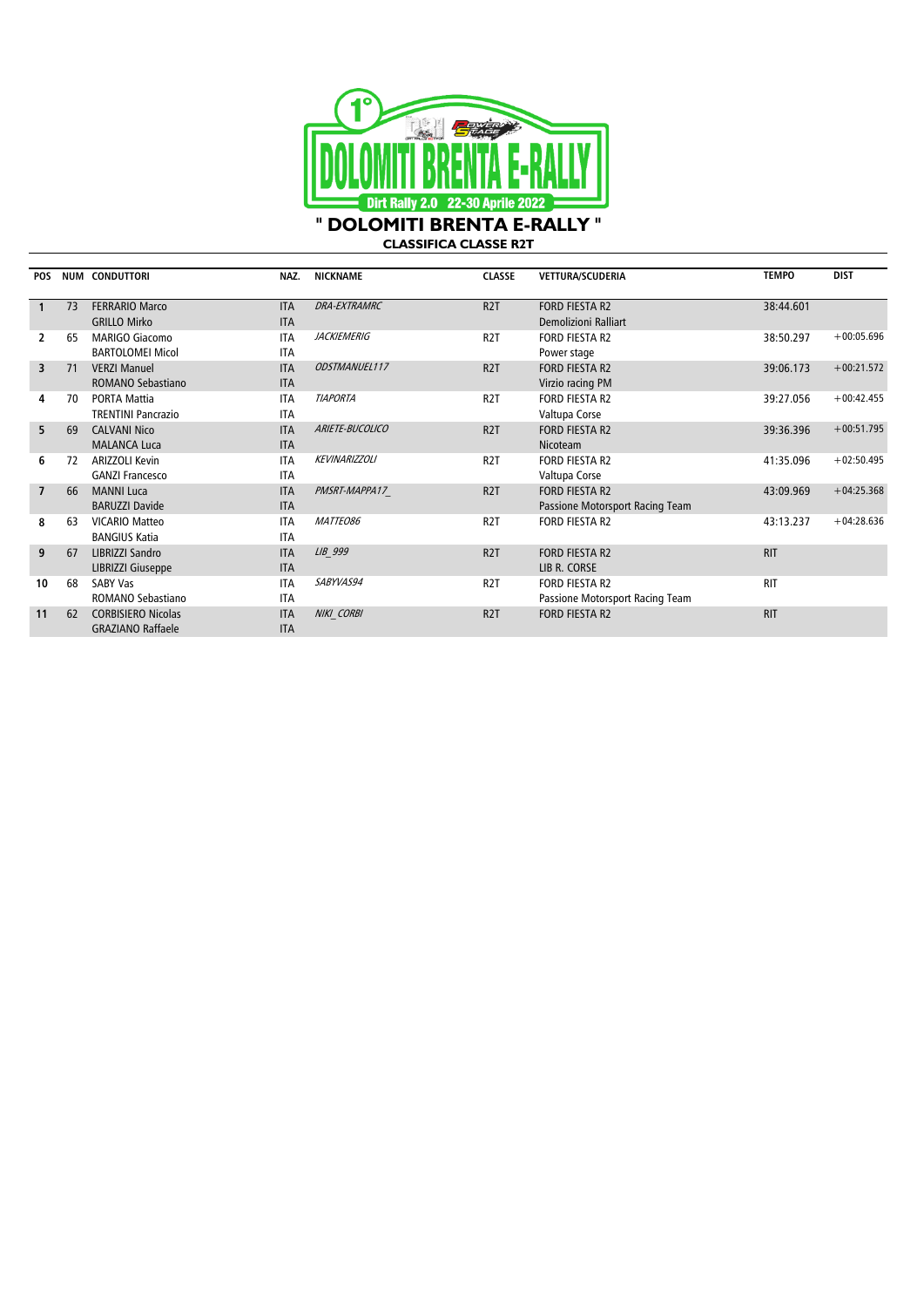

**CLASSIFICA CLASSE R2B**

| <b>POS</b>     | NUM | <b>CONDUTTORI</b>                                         | NAZ.                     | <b>NICKNAME</b>    | <b>CLASSE</b>    | <b>VETTURA/SCUDERIA</b>                   | <b>TEMPO</b> | <b>DIST</b>  |
|----------------|-----|-----------------------------------------------------------|--------------------------|--------------------|------------------|-------------------------------------------|--------------|--------------|
|                | 77  | <b>BOUFFIER Bachelier</b><br><b>BOUFFIER Bachelier</b>    | <b>FRA</b><br><b>FRA</b> | <b>WINNER83230</b> | R2B              | PEUGEOT 208 R2<br><b>ART</b>              | 36:14.838    |              |
|                | 82  | <b>BELLUCO Alessandro</b><br>VAROTTO Maddalena            | <b>ITA</b><br><b>ITA</b> | ORATA ERBICIDA     | R <sub>2</sub> B | OPEL ADAM R2<br>Alma Racing Team          | 38:16.388    | $+02:01.550$ |
| 3              | 84  | <b>SABBATINI Nicola</b><br><b>SABBATINI Cristiano</b>     | <b>ITA</b><br><b>ITA</b> | CONSUMO TERROSO    | R2B              | PEUGEOT 208 R2                            | 39:27.357    | $+03:12.519$ |
| 4              | 80  | OLIVOTTO Ado<br><b>MARGIOTTA Isabel</b>                   | <b>ITA</b><br><b>USA</b> | <b>BARK82</b>      | R <sub>2</sub> B | PEUGEOT 208 R2<br>Veneto corse            | 39:42.648    | $+03:27.810$ |
| 5.             | 85  | <b>GIANNECCHINI Nicola</b><br><b>GIANNECCHINO Rebecca</b> | <b>ITA</b><br><b>ITA</b> | NIKOLANIKO92       | R2B              | PEUGEOT 208 R2<br>6 ganzo vai             | 41:27.507    | $+05:12.669$ |
| 6              | 83  | CIOCCA VASINO Luca<br><b>BREWER Lindsay</b>               | <b>ITA</b><br>USA        | <b>PIUATON</b>     | R <sub>2</sub> B | PEUGEOT 208 R2<br>Il Vuncio Squadra Corse | <b>RIT</b>   |              |
| $\overline{7}$ | 81  | <b>TEBALDINI Marco</b><br><b>MOLINARI Silvia</b>          | <b>ITA</b><br><b>ITA</b> | MARCOTEBA1978      | R2B              | PEUGEOT 208 R2<br>Brescia Techno rally    | <b>RIT</b>   |              |
| 8              | 86  | <b>BERUTTI Nicola</b><br><b>BERUTTI Matteo</b>            | <b>ITA</b><br><b>ITA</b> | NICK89RALLY        | R <sub>2</sub> B | PEUGEOT 208 R2<br>Dirt Rally Lazio        | <b>RIT</b>   |              |
| 9              | 79  | <b>SFORZIN Matteo</b><br><b>MENEGANTE Roberta</b>         | <b>ITA</b><br><b>ITA</b> | MATE04             | R2B              | PEUGEOT 208 R2<br><b>Veneto Corse</b>     | <b>RIT</b>   |              |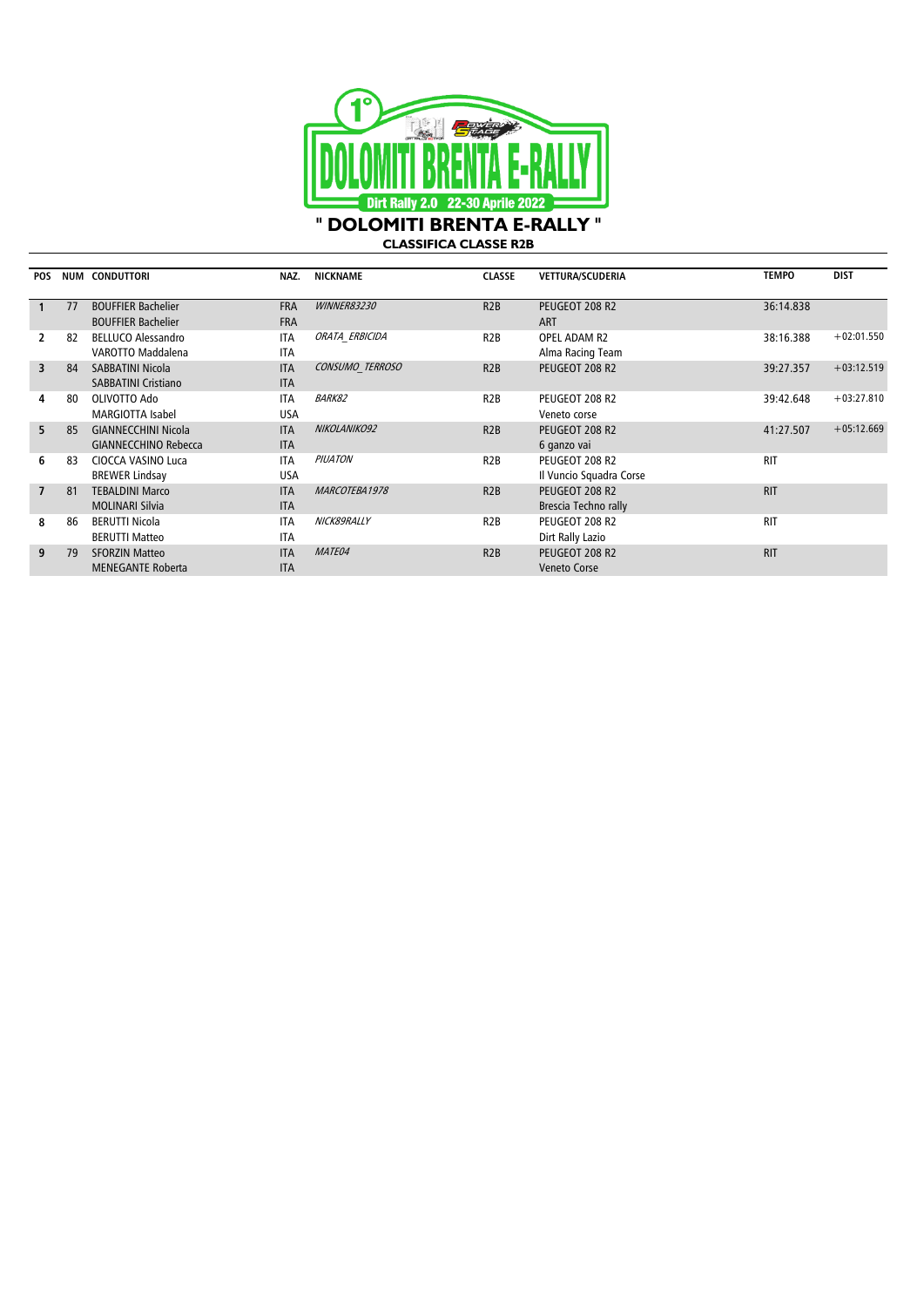

**CLASSIFICA CLASSE K11**

| <b>POS</b>     |    | <b>NUM CONDUTTORI</b>                                    | NAZ.                     | <b>NICKNAME</b>        | <b>CLASSE</b>   | <b>VETTURA/SCUDERIA</b>                                  | <b>TEMPO</b> | <b>DIST</b>  |
|----------------|----|----------------------------------------------------------|--------------------------|------------------------|-----------------|----------------------------------------------------------|--------------|--------------|
|                | 97 | LO PRESTI Giuseppe<br><b>ALAGNA Marco</b>                | <b>ITA</b><br><b>ITA</b> | <b>NESMYT</b>          | K11             | <b>VOLKSWAGEN GOLF KITCAR</b><br>Dirt Rally Lazio        | 36:39.456    |              |
| 2              | 94 | <b>BOLDRINI Marco</b><br><b>BROGI Michele</b>            | <b>ITA</b><br><b>ITA</b> | PTR BOLDRINIK84        | K <sub>11</sub> | PEUGEOT 306 MAXI<br>P.T.R. Brescie esport                | 37:07.069    | $+00:27.613$ |
| 3              | 89 | <b>BARBIERI Fulvio</b><br><b>FERRARI Cristina</b>        | <b>ITA</b><br><b>ITA</b> | <b>FASTANDFULVIOUS</b> | K11             | SEAT IBIZA KIT CAR<br>Sosio Corse Virtual Team           | 37:50.936    | $+01:11.480$ |
| 4              | 90 | <b>ANDRIOLETTI Mario</b><br><b>ANDRIOLETTI Valentina</b> | <b>ITA</b><br><b>ITA</b> | <b>MARIO ANDRETTI</b>  | K <sub>11</sub> | PEUGEOT 306 MAXI<br>Orobica Corse                        | 38:56.938    | $+02:17.482$ |
| 5              | 91 | <b>DEMURU Andrea</b><br><b>APEDDU Mirko</b>              | <b>ITA</b><br><b>ITA</b> | DEMURU 99              | K11             | PEUGEOT 306 MAXI<br>Gd rally team                        | 40:59.487    | $+04:20.031$ |
| 6              | 88 | <b>BENNATI JR Davide</b><br>RAMUZZO Sergio               | <b>ITA</b><br><b>ITA</b> | <b>KING BENNA</b>      | K <sub>11</sub> | PEUGEOT 306 MAXI<br><b>FB IMAGE ASD</b>                  | <b>RIT</b>   |              |
| $\overline{7}$ | 93 | <b>MAPI Ermes</b><br><b>TRIMINI Chantal</b>              | <b>ITA</b><br><b>ITA</b> | ERMESMAPI32            | K11             | <b>VOLKSWAGEN GOLF KITCAR</b><br>Il Vuncio Squadra Corse | <b>RIT</b>   |              |
| 8              | 95 | <b>BRUNI Paolo</b><br><b>BRUNI Matilde</b>               | <b>ITA</b><br><b>ITA</b> | <b>BRUNONE16</b>       | K <sub>11</sub> | <b>VOLKSWAGEN GOLF KITCAR</b>                            | <b>RIT</b>   |              |
| 9              | 92 | <b>MARZOLA Davide</b><br><b>D'AMORE Guido</b>            | <b>ITA</b><br><b>ITA</b> | TANGLINGHADES69        | K11             | SEAT IBIZA KIT CAR<br>Il Vuncio Squadra Corse            | <b>RIT</b>   |              |
| 10             | 96 | <b>FURNARI Francesco</b><br><b>BOLDRINI Marco</b>        | <b>ITA</b><br><b>ITA</b> | PTR FURNARI15          | K11             | PEUGEOT 306 MAXI<br>Ptr Brescia esport                   | <b>RIT</b>   |              |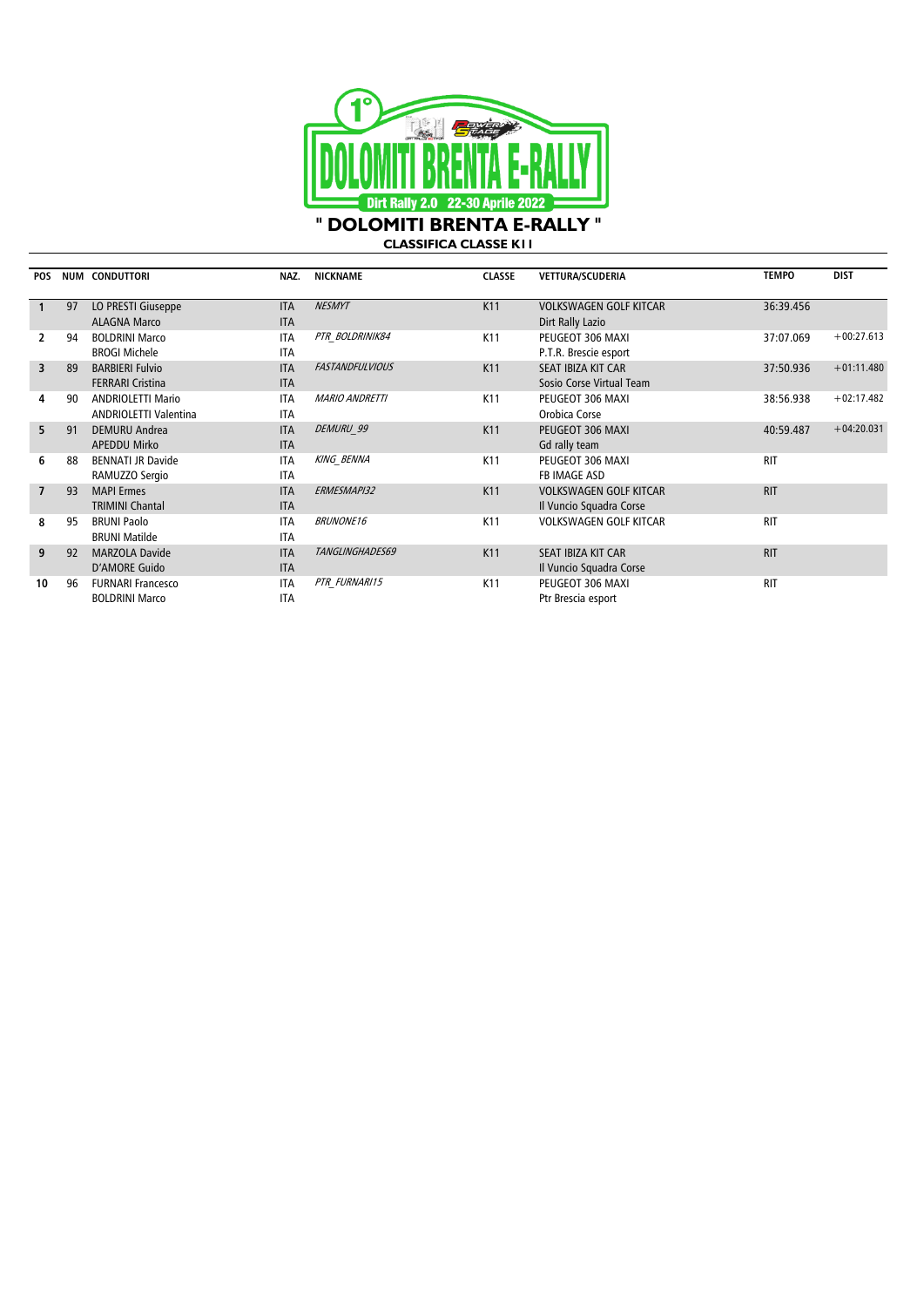

**CLASSIFICA CLASSE A8**

| <b>POS</b> |     | NUM CONDUTTORI                | NAZ.       | <b>NICKNAME</b>    | <b>CLASSE</b>  | <b>VETTURA/SCUDERIA</b>   | <b>TEMPO</b> | <b>DIST</b>  |
|------------|-----|-------------------------------|------------|--------------------|----------------|---------------------------|--------------|--------------|
|            |     |                               |            |                    |                |                           |              |              |
|            | 100 | <b>ANTHONY Lemaignent</b>     | <b>FRA</b> | <b>NINI76600</b>   | A8             | LANCIA DELTA HF INTEGRALE | 32:48.826    |              |
|            |     | <b>LESLIE Paquet</b>          | <b>FRA</b> |                    |                | <b>ART</b>                |              |              |
|            | 105 | <b>MARINARI Matteo</b>        | <b>ITA</b> | <i>MATMAR74</i>    | A8             | LANCIA DELTA HF INTEGRALE | 34:34.889    | $+01:46.063$ |
|            |     | <b>CIGNI Antonio</b>          | <b>ITA</b> |                    |                | Autodelta Racing          |              |              |
| 3          | 104 | SABATINO Fabrizio             | <b>ITA</b> | <b>FABBRYONE</b>   | A <sub>8</sub> | LANCIA DELTA HF INTEGRALE | 36:23.170    | $+03:34.344$ |
|            |     | SAB Fab                       | <b>ITA</b> |                    |                |                           |              |              |
| 4          | 101 | <b>COMPAGNUCCI Alessandro</b> | <b>ITA</b> | ALESCOM            | A8             | LANCIA DELTA HF INTEGRALE | <b>RIT</b>   |              |
|            |     | <b>COMPAGNUCCI Andrea</b>     | <b>ITA</b> |                    |                | Compagnucci racing team   |              |              |
| 5          | 99  | VITA Alessandro               | <b>ITA</b> | VITA CORSE         | A <sub>8</sub> | LANCIA DELTA HF INTEGRALE | <b>RIT</b>   |              |
|            |     | <b>VITA Mattia</b>            | <b>ITA</b> |                    |                | Dirt Favara corse         |              |              |
| 6          | 103 | <b>PORRETTA Gabriele</b>      | <b>ITA</b> | <b>GABRY SPIKE</b> | A <sub>8</sub> | LANCIA DELTA HF INTEGRALE | <b>RIT</b>   |              |
|            |     | CASINELLI Michela             | <b>ITA</b> |                    |                |                           |              |              |